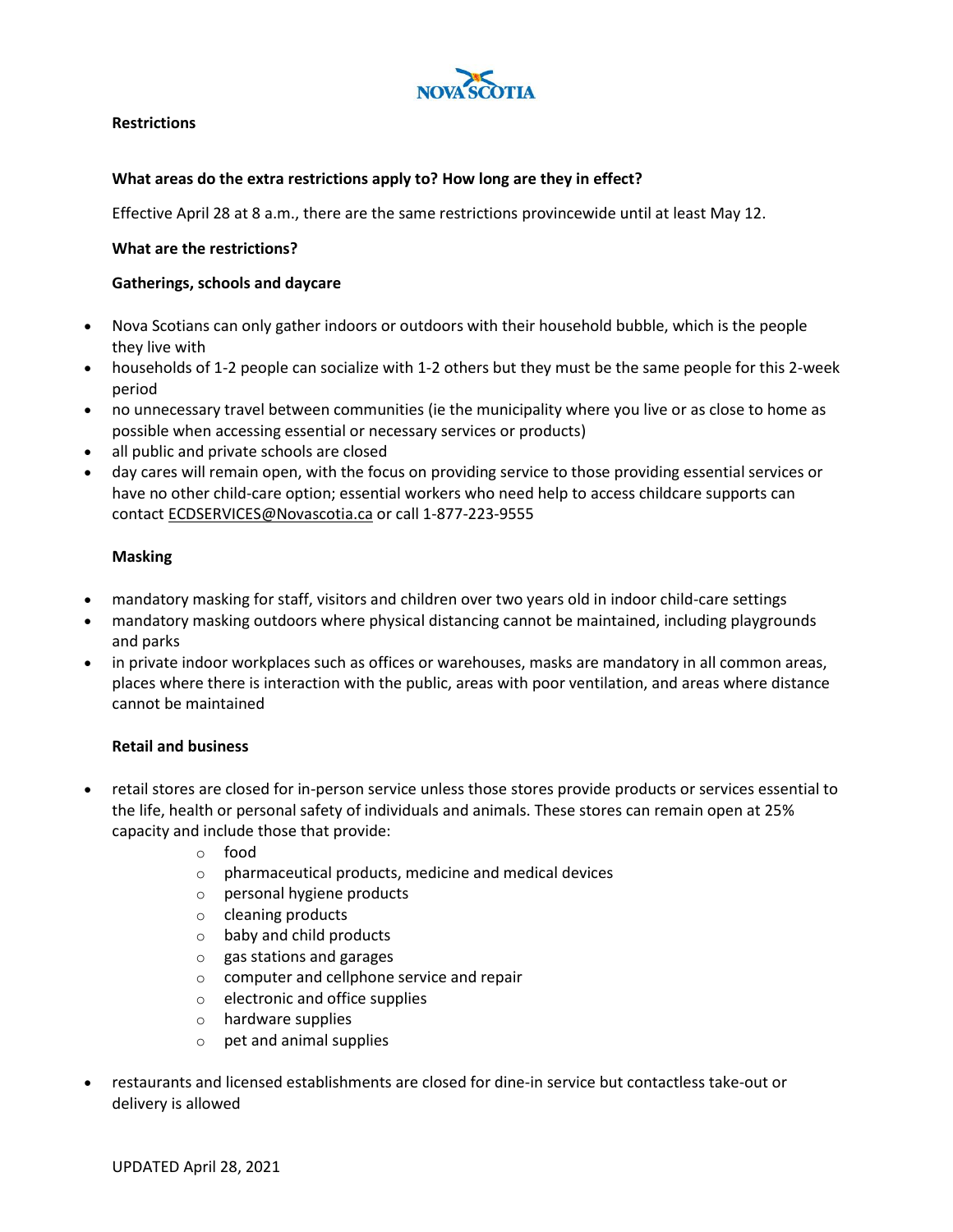

- Nova Scotia Liquor Commission stores can remain open at 25% capacity
- personal services such as hair salons, barber shops and spas are closed
- regulated and unregulated health professions can remain open with an approved COVID-19 plan
- Casino Nova Scotia in Halifax and Sydney and First Nations gaming establishments and VLTs must close

# **Events, recreation, arts and culture**

- wedding and funeral ceremonies can have 5 people, plus officiants
- no social events, special events, festivals, arts/cultural events, sports events, faith gatherings, wedding receptions, or funeral visitation or receptions
- no meetings or training except mental health and addictions support groups, which can have 10 people with physical distancing and masks
- virtual gatherings and performances can be held with a maximum of 5 people in one location
- all fitness, recreational and sports facilities are closed
- licensed and unlicensed establishments cannot host activities such as darts, cards, pool and bowling
- businesses and organizations offering a wide variety of indoor recreation activities are closed, such as indoor play areas, arcades, climbing facilities, dance classes and music lessons
- outdoor recreation activities, including individual sports, are allowed and encouraged
- outdoor fitness and recreation businesses and organized clubs can operate with 5 people and physical distancing
- museums, libraries and the Art Gallery of Nova Scotia are closed, but libraries can offer pick-up and drop-off of books and other materials

# **Long-term care/special care**

- there will be no visitors or volunteers allowed inside long-term care facilities except for designated care providers and no visits to the community
- all adult day programs for seniors closed
- all homes licensed by the Department of Community Service under the Homes for Special Care Act cannot have visitors and residents cannot have community access
- all adult day programs for persons with disabilities funded by the Department of Community Services will be closed except for scheduled vaccine clinics at three of these programs

## **TRAVEL WITHIN NOVA SCOTIA**

## **Can I travel within Nova Scotia? What is necessary travel? What is my community?**

People can travel outside their community only when it is absolutely necessary. People need to use common sense about what is necessary and what is their community.

Examples of necessary travel include school, work that cannot be done at home, healthcare, childcare, child custody, legal requirements, securing essential items (such as food, gas, medications), and family visitation under the purview of the Department of Community Services.

You should consider your community to be no further away from your home than necessary to access essential products and services. For example, if there are several grocery stores or gas stations you could choose from, use the ones that are closest to your home.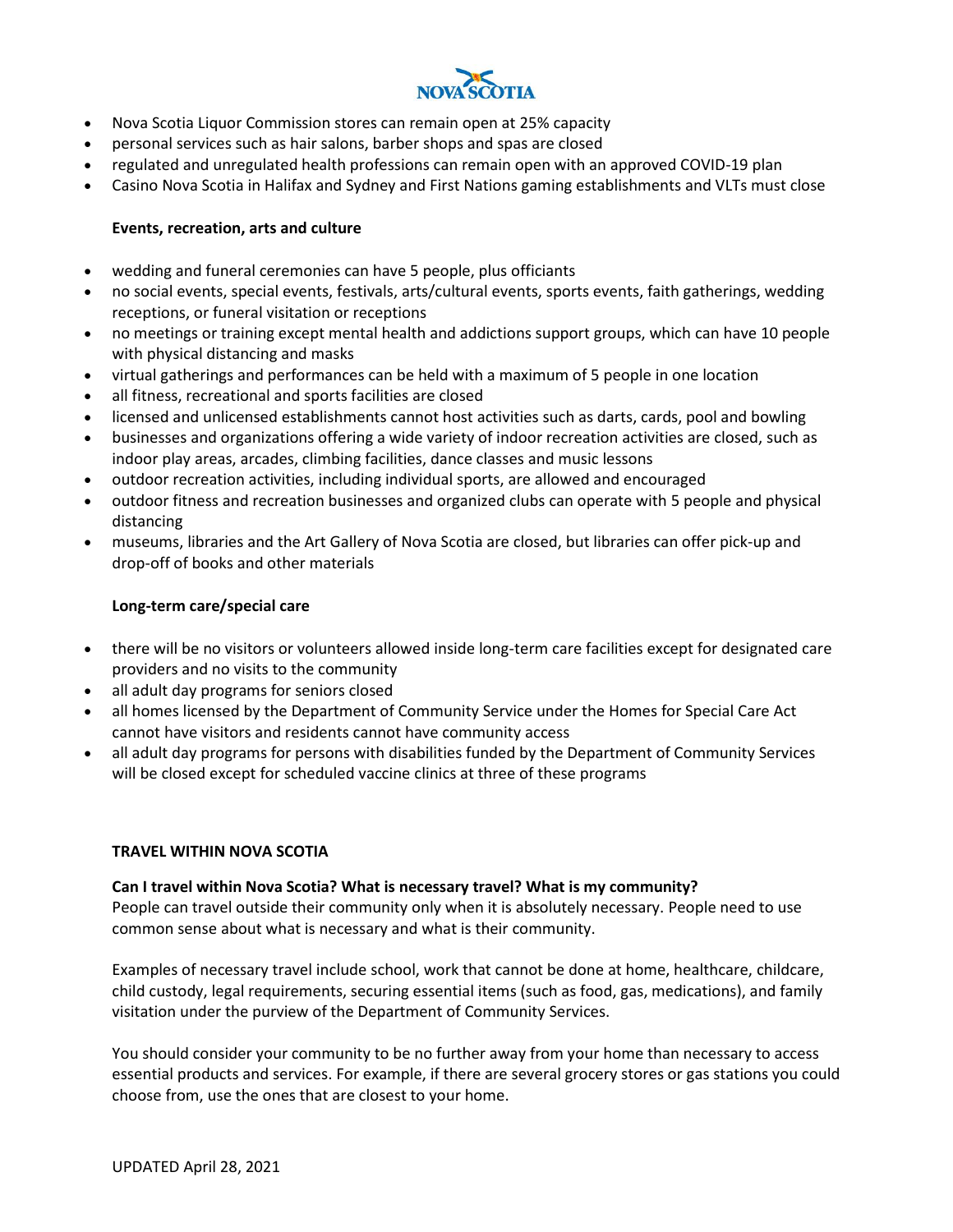

## **Can I leave my community for a covid test or for a vaccination appointment?**

If you are making an appointment now, you should make it for the location that is closest to your home. If you already have an appointment, you should keep it.

#### **I am moving within Nova Scotia. Can I travel to do this?**

Yes, you can move within Nova Scotia.

## **My work means traveling to many communities. Can I still do this?**

We are asking people to only travel if it is absolutely necessary. You need to consider whether this work is absolutely necessary at this time or could it be postponed for 2 weeks.

## **SCHOOLS AND DAY CARES**

## **What is happening with schools?**

All public and private schools across the province are closed effective April 28.

## **Where can I get more information about what's happening in schools?**

All public and private schools across the province are closed effective April 28. Any questions should be directed to your school or regional centre for education.

## **Are day cares allowed to be open? Why are they open when schools are closed?**

Childcare centres remain open to support healthcare and other essential workers who require childcare in order to work.

#### **What are the masking rules for indoor child-care settings? What about schools?**

Masks are mandatory for staff, visitors and children who are 2 and older in indoor child-care settings. There is an exemption if a caregiver cannot get a child age 2-4 to wear a mask.

While all schools are currently closed, masking is now required for all grades in public schools, including pre-primary.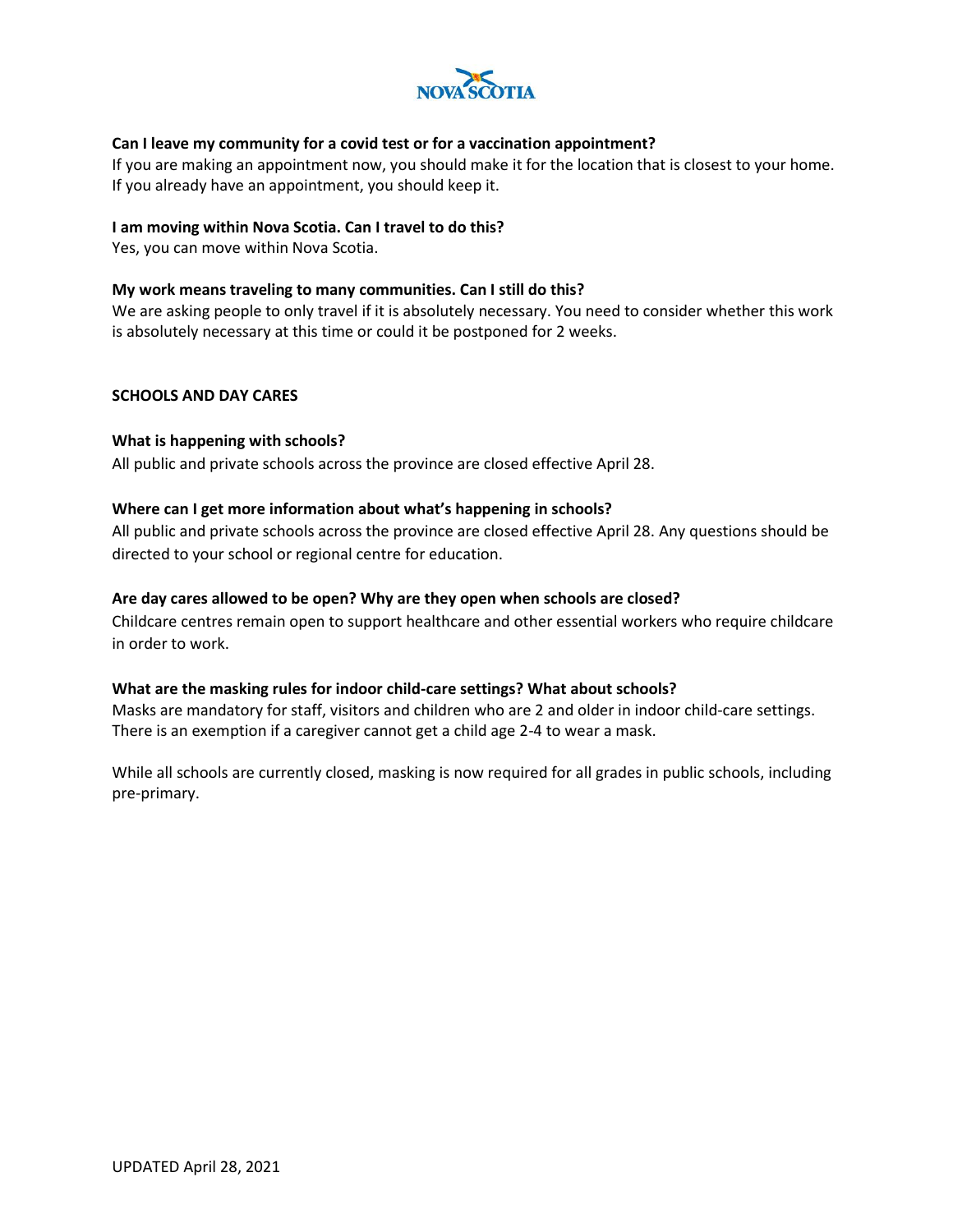

## **GENERAL GATHERING LIMIT**

## **What is the gathering limit/ how many people can you have in your home?**

The gathering limit indoors and outdoors is limited to the people you live with.

Smaller households with 1-2 people can socialize with 1-2 additional people, but they must be the same 1-2 people all the time.

# **What if some of the people are small children or babies, do they count toward the total number of people?**

Yes. It doesn't matter how old they are, each person counts.

## **Can a household of 1-2 people plus their additional 1-2 people get together outside the home?**

Yes. For example, they could go for a walk together or support each other to get essentials.

## **Can kids get together to play?**

The gathering limit indoors and outdoors is limited to the people you live with. Smaller households with 1-2 people or less can socialize with 1-2 additional people, but they must be the same two people all the time. For many families, this means children can't get together with their friends for this two-week period.

## **Can people carpool?**

Yes, although you should try to only carpool with your household bubble. If you have no other way to get to work, then you can carpool with other people but you need to keep the group consistent and wear masks.

## **What can you do to keep your household bubble safe?**

- Follow basic public health measures:
	- $\circ$  If you are unwell, stay home
		- o Practice good hand hygiene and cough/sneeze etiquette
		- o Wear a mask when required and anytime physical distancing is a challenge
		- o Avoid touching your eyes, nose and mouth without washing hands first
		- o Test tested for COVID-19 regularly
- Understand who is at high-risk/vulnerable and continue to protect them
- Understand your own risk/vulnerability and consider who you are joining a group with
- Maintain physical distancing with anyone outside of your household
- Consider using non-medical masks even when you're not in a place that requires them if there are people in your group who are at higher risk

#### **GATHERING LIMIT FOR EVENTS**

#### **Are any community events allowed right now?**

Provincewide, we are not permitting events of any kind. That means, for example, no wedding receptions, no funeral visitations/receptions, no community meals or fundraising events, no parties, no sports, no festivals, no special events, no concerts.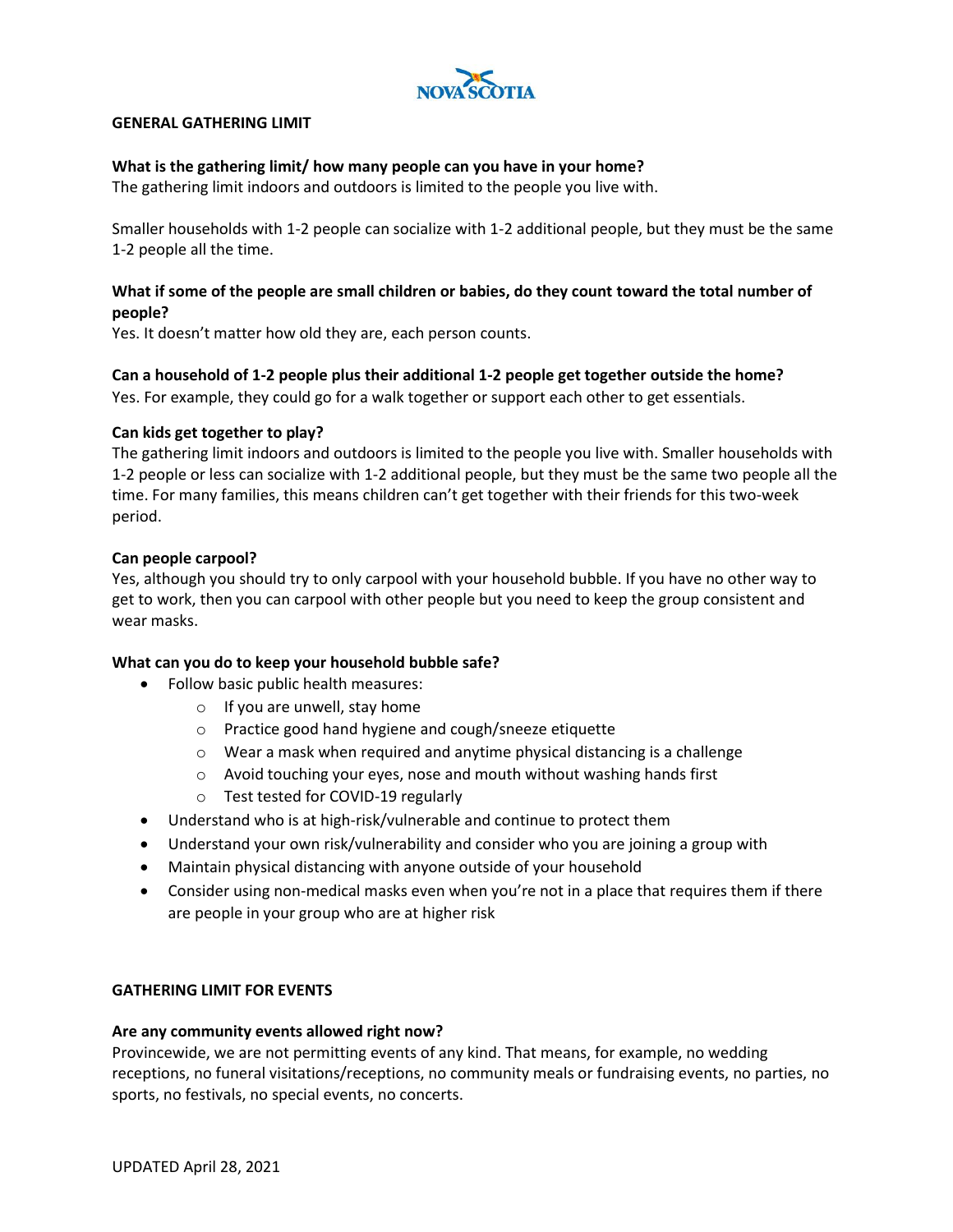

## **Can there be church services or other faith gatherings?**

Provincewide, there can be no faith gatherings.

#### **Are weddings and funerals allowed right now?**

Provincewide, wedding and funeral ceremonies are limited to 5, plus the officiant. This is the limit no matter where it is held and no matter who hosts it. There can be no receptions or visitations associated with weddings and funerals at this time.

#### **Can there still be gatherings of 50?**

No. Across the province, we are eliminating the general gathering limit of 50 for now. At this time, that is too many people to have together without a recognized business or organization overseeing the event and making sure public health measures are followed.

## **What's the limit for a business meeting or training? Is physical distancing required?**

Provincewide, there can be no meetings or training except for mental health and addictions support groups which can have 10 people with physical distance and masks.

#### **BUSINESSES**

## **Does the gathering limit apply to my retail business/office workplace, etc?**

Gathering limits do not apply to businesses. Businesses and workplaces need to ensure employees and customers can maintain 2 metres/6 feet physical distance. So the number of people in the space will vary from business to business. If your space is too small for physical distancing, then you can have no more than 5 clients or customers on the premises at a time.

#### **In what parts of a workplace do people have to wear masks?**

Masks are mandatory in most [indoor public places](https://novascotia.ca/coronavirus/masks/) – many of which are also workplaces such as bars, restaurants, stores, gyms and more. As of April 27, masks are mandatory in private indoor workplaces provincewide such as offices or warehouses in all common areas. They are mandatory in parts of these workplaces where there is interaction with the public, areas with poor ventilation, and areas where distance cannot be maintained.

#### **Are bars and restaurants allowed to open?**

Provincewide, restaurants and bars can offer takeout, delivery and drive through service only. Hotel restaurants can be open for seated service for hotel guests only. Guests who are in quarantine can not go to the hotel restaurant but can get room service.

#### **Are the casino, VLTs and First Nations gaming centres allowed to operate?**

Provincewide, Casino Nova Scotia in Halifax and Sydney, VLTs and First Nations gaming centres are closed.

#### **How are fitness and recreation facilities operating?**

Provincewide, indoor fitness facilities (like gyms and yoga studios) and recreation facilities (like pools, arenas, tennis courts, and large multipurpose recreation facilities) are closed. Staff can use the facilities to offer virtual sessions with no more than 5 people in one location.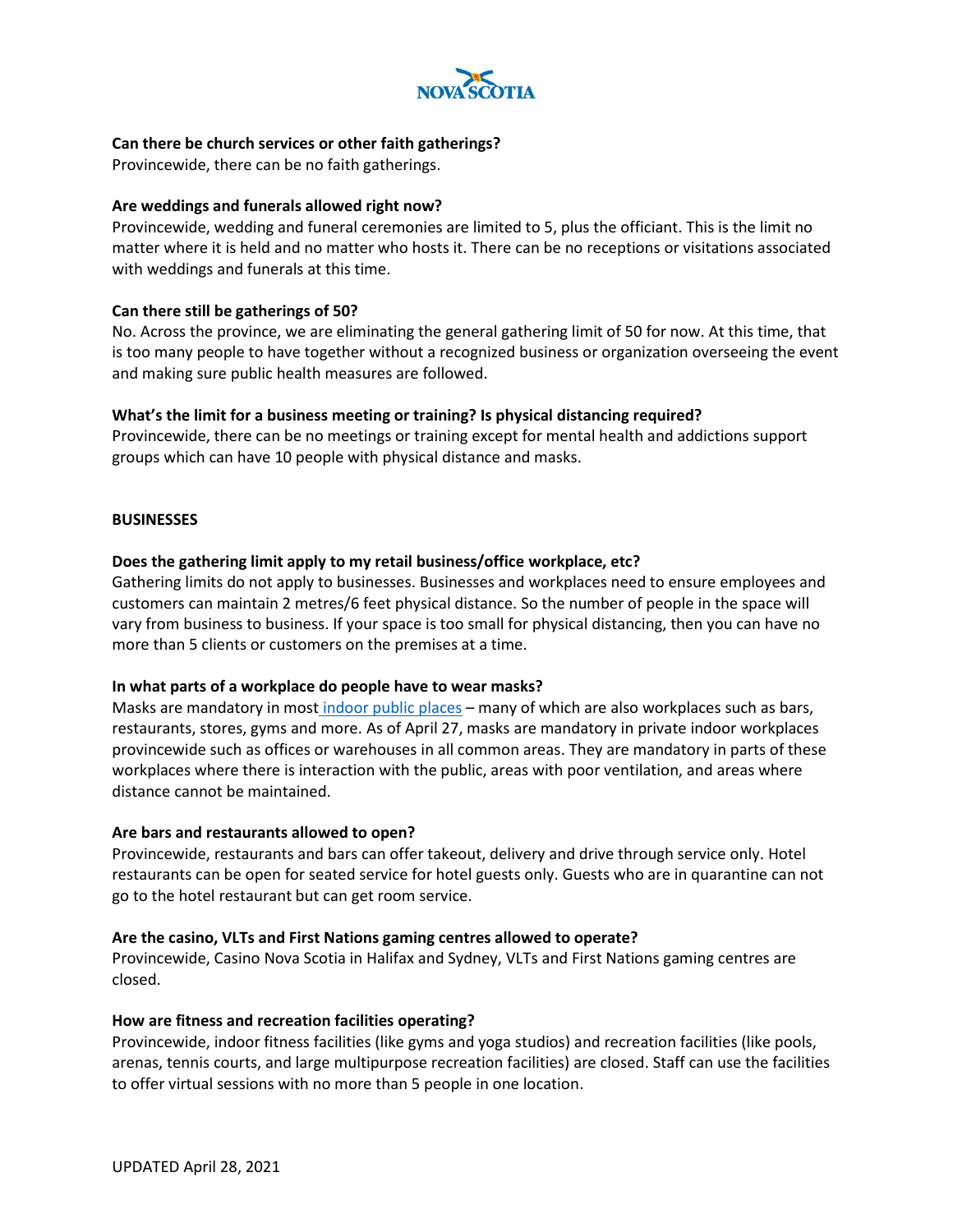

Outdoor fitness and recreation businesses and organized clubs can operate with a maximum of five people and physical distancing. This may not be feasible for all these types of businesses.

Hotel gyms and pools can only be open to guests who are not in quarantine. Use is by appointment only for one person at a time or people from a single room.

Gyms and pools in apartment and condo buildings can be open only to people who live there. These are common areas so masks are required except while in the pool or doing exercise that makes wearing a mask difficult. Building managers should consider setting up an appointment system for using these facilities similar to our requirement for hotels.

## **What are the restrictions for recreation and leisure businesses? What are some examples?**

Provincewide, businesses that offer indoor recreation activities are closed. Some examples include make your own pottery café, rage room, escape room, trampoline facilities, indoor rock climbing, places to play board games, children's play places, dance classes, and music lessons. Staff could use their business premises to offer virtual sessions with no more than 5 people in one location.

# **What about outdoor recreation and leisure businesses like fitness classes, shooting ranges, golf courses, putting ranges, go-carts, and outdoor adventure?**

Outdoor fitness and recreation businesses and organized clubs can operate with a maximum of five people and physical distancing. This may not be feasible for all these types of businesses.

## **Can personal services businesses be open, like hair salons, barbers and spas?**

Provincewide, personal services businesses are closed.

#### **Can retail stores operate?**

Most retail businesses in Nova Scotia cannot allow customers in their premises but may remain open for online, delivery, doorside or curbside pick-up services.

#### **What stores can allow people inside?**

Retail stores can have customers come inside if they offer products and services that are essential to the life, health or personal safety of people and animals. Businesses that provide the following products and services can operate at 25% capacity:

- food
- pharmaceutical products, medicine and medical devices
- personal hygiene products
- cleaning products
- baby and child products
- gas stations and garages
- computer and cellphone service and repair
- electronic and office supplies
- hardware supplies
- gardening supplies
- pet and animal supplies

These types of businesses must also:

• Ensure customers and staff can maintain physical distance (2 metres/6 feet apart)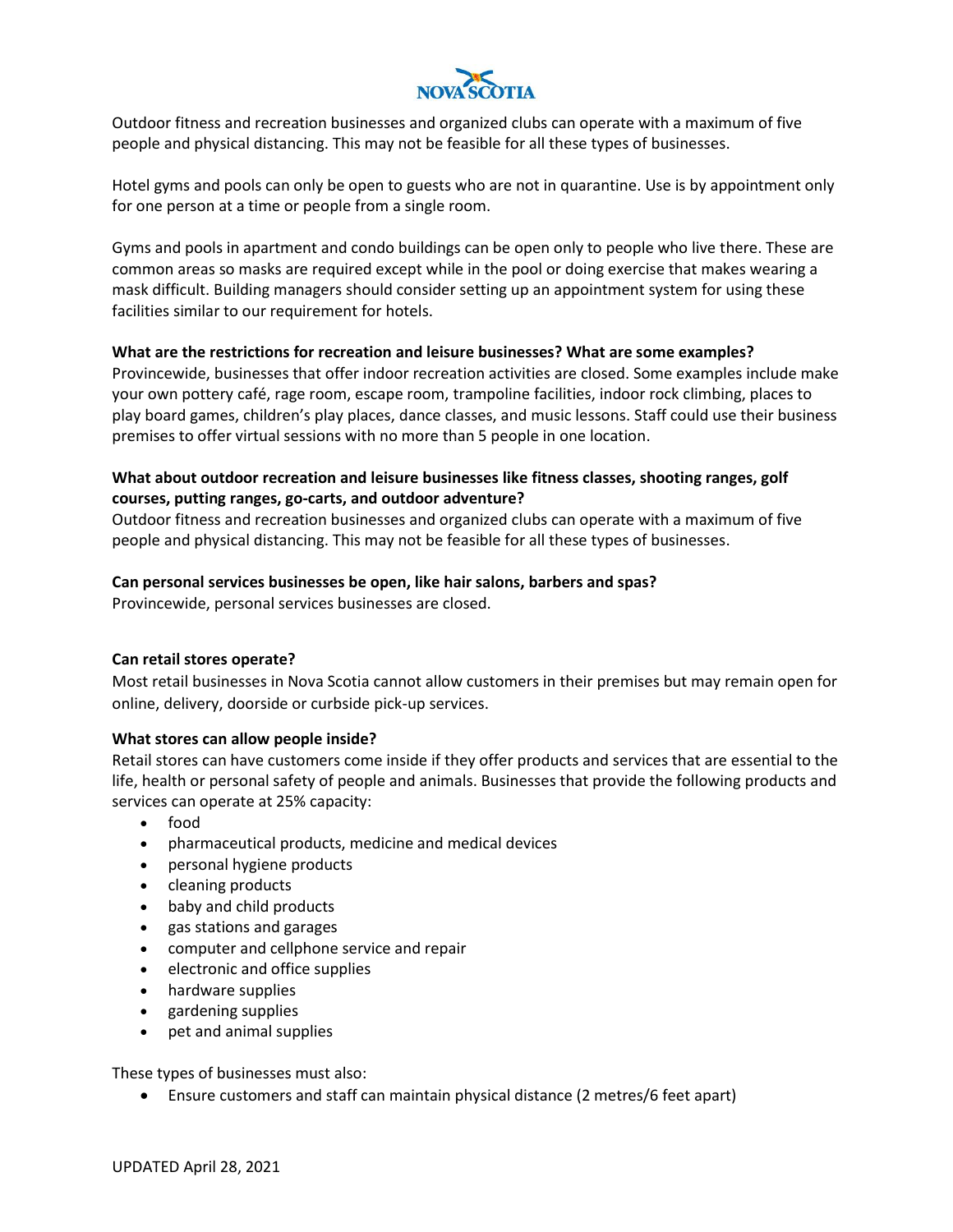

- Customers must maintain physical distance and wear non-medical masks when lined up to enter a retail business – both indoors and outdoors
- The business cannot play music louder than 50 decibels so that normal conversation is possible

## **What's the definition of a retail business?**

A retail business is one that engages in the retail sale or rental of items to the public on ongoing basis at a fixed location.

# **If I have reached my store's maximum occupancy, there isn't enough room for everyone to stay 2 metres/6 feet apart. What should I do?**

In this case, you set a lower limit on the number of people who are on the premises at a time to ensure physical distancing.

## **Can service-based businesses like banks still operate?**

Yes, services like banks, lawyers and accountants can remain open for people to come in person. However, there are often virtual ways of doing these types of things and that is encouraged.

# **Are there rules for shopping malls?**

Malls can be open for retail businesses that are allowed to be open at 25% as well as for any businesses that want to provide curbside (ie at their entrance inside the mall) pickup service. In addition to the retail rules outlined above, the following is also required for malls:

- No more than 10 people at a time can line up at a retail business inside the mall and they must maintain physical distance
- People are not permitted to loiter in any area of the mall
- Directional markings are provided to manage the flow of people within the mall
- Furniture in common areas of the mall is removed or inaccessible
- Non-retail public areas in the mall must be closed, other than public washrooms, breastfeeding stations, and hallways that give access to stores
- The mall cannot play music louder than 50 decibels so that normal conversation is possible

## **Do farm farmers markets and flea markets have to close?**

These markets are considered retail operations if they have regular hours every day or week, the majority of their vendors are always the same, and the market serves as their retail outlet. If they provide essential products and services (see above), they can operate at 25% capacity, including vendors and customers. They need a COVID-19 prevention plan. Physical distancing and masks are required.

If the market is not a regular daily or weekly operation, they are considered special events which are not permitted until at this time.

## **Can car dealerships sell cars in a normal way?**

Motor vehicles would not be considered an essential product. Therefore, dealerships cannot have people come to their show rooms or their lots looking at cars and they cannot offer test drives. However, if they can show cars to potential customers in a virtual way and arrange for contactless, curbside pickup for sales, that is acceptable.

# **Can you have a cleaner come into your home? What about a nanny? What about a plumber, electrician or other service provider?**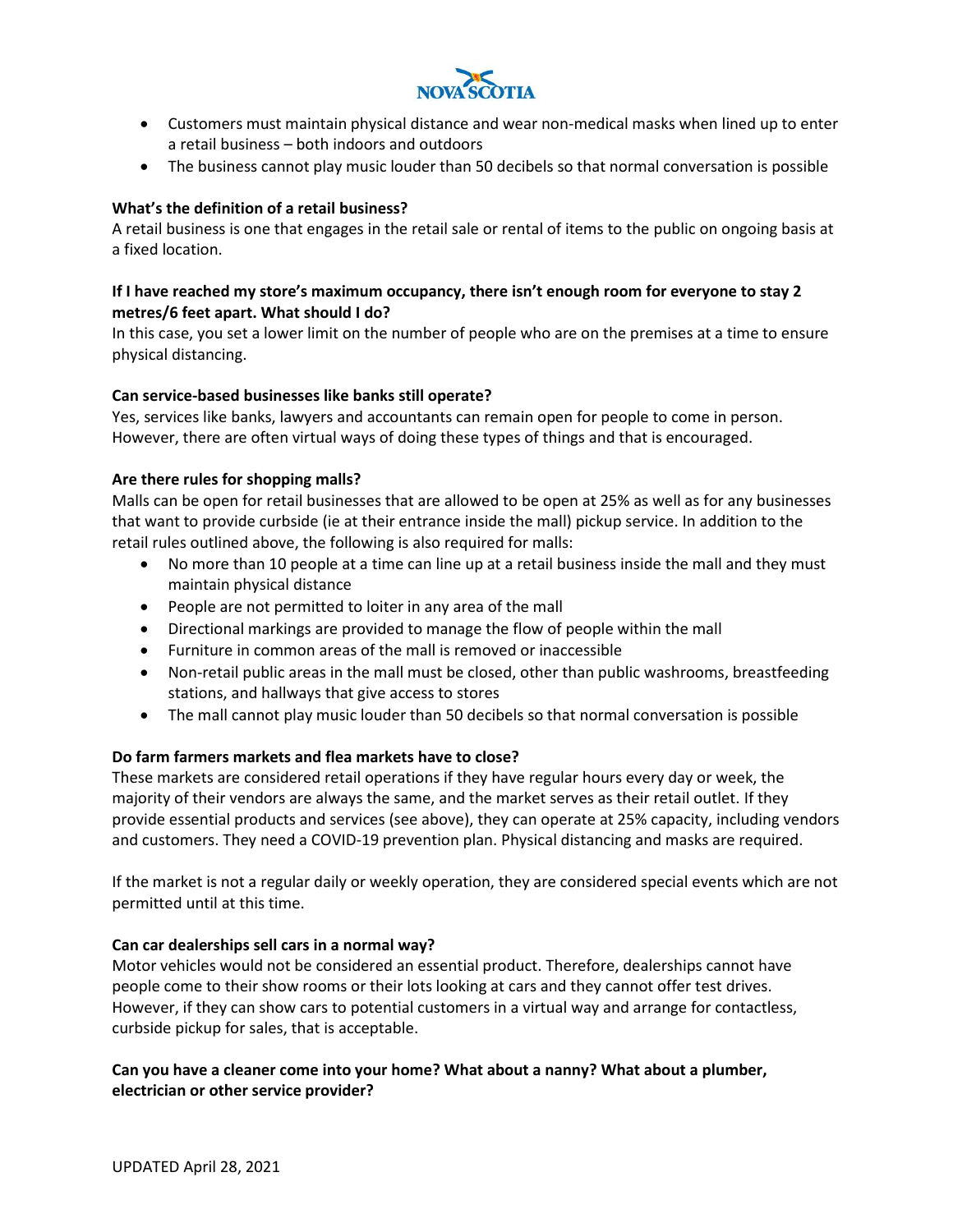

These types of service providers can enter your home if necessary. People should wear masks, maintain physical distance where possible, and clean high touch surfaces frequently.

#### **Can a landlord show an apartment unit?**

If there is a virtual option to show the apartment, that would be ideal. If not, they can still show the apartment. If the tenants are concerned, they could leave the unit while it's being shown. Everyone needs to wear masks and maintain physical distance. High touch surfaces should be cleaned frequently.

## **Can doctors and dentists offices be open? What about other health professions?**

Yes. Both regulated and unregulated health professions can remain open, following their sector's covid prevention plan.

## **Is NSLC the only place to buy alcohol?**

NSLC and its agency stores can operate at 25%. Private wine stores, breweries and distilleries can sell via delivery or curbside service.

## **ACTIVITIES**

## **What are the restrictions for sports and for arts and culture?**

Provincewide, there can be no sports practices, training, games, competitions or tournaments and no arts and culture rehearsals or performances.

## **Can there be spectators for sports and for arts and culture performances?**

Provincewide, there are no activities for spectators to attend in-person. There can be virtual gatherings and performances with a limit of 5 people involved. Masks and physical distancing are required.

#### **Since in-person performances are not permitted, can I do them virtually?**

Virtual gatherings and performances can be held with a maximum of five people in one location. Masks and physical distancing are required.

#### **What are the restrictions for school-bases sports and performance arts?**

Provincewide, school-based sport and performance arts are following the same rules as non-school sports and performance arts. There can be no sports practices, training, games, competitions or tournaments and no arts and culture rehearsals or performances.

School gyms are closed for community use. Field trips have stopped. All school-organized activities that bring students from different schools together, such as sports and music, have been stopped.

#### **What is the limit for beer leagues and pick-up games and practices?**

Provincewide, there can be no sports practices, training, games, competitions or tournaments and no arts and culture rehearsals or performances.

#### **Can after school programs still happen? What's considered an after school program?**

After school programs offer care for children from Primary to Grade 6, five days a week for the entire school year. See more in the [Before and After School Programs Guidelines.](https://novascotia.ca/coronavirus/docs/COVID-19-Public-Health-Guidance-for-Before-and-After-School-Programs-2020-21.pdf) These restrictions don't close after school programs. However, with schools provincewide doing at-home learning, there is no need for after school programs at this time.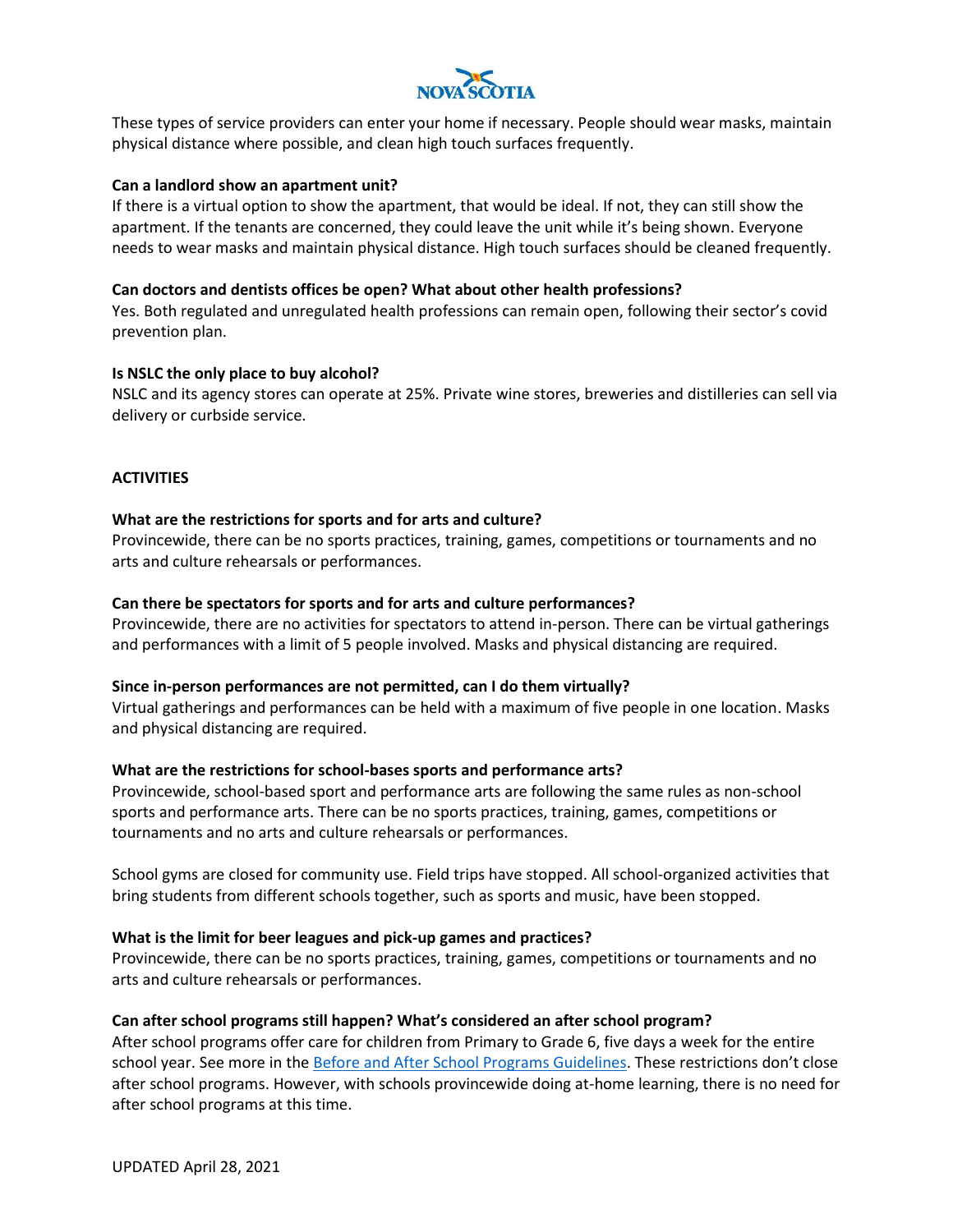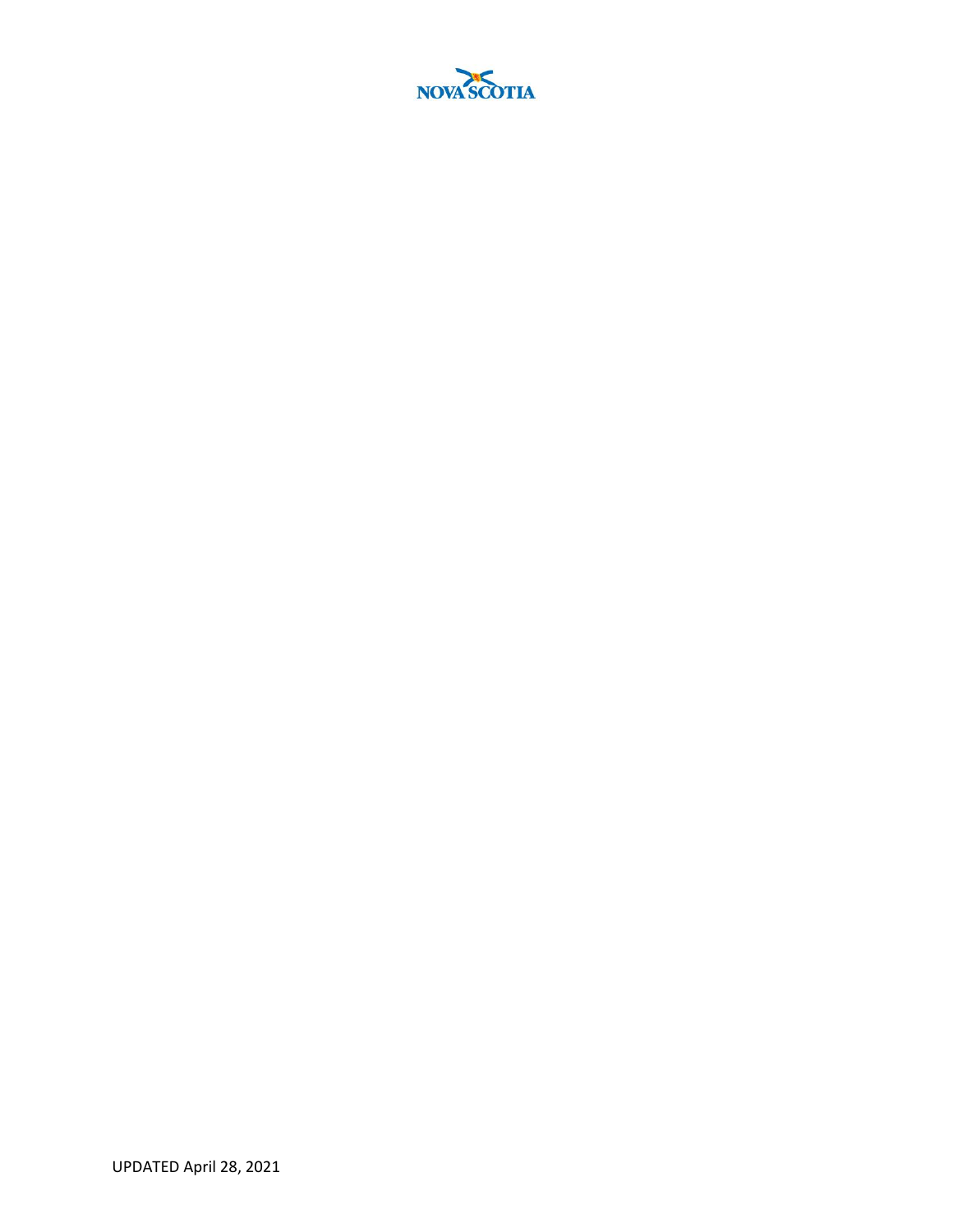

## **Can people get together to play darts, cards, pool, bowling, bingo or karaoke?**

Provincewide, licensed establishments and unlicensed establishments (such as community centres and charities) cannot host these activities at this time.

#### **Can libraries, museums or the Art Gallery of Nova Scotia be open?**

Provincewide, museums, libraries and the Art Gallery of Nova Scotia are closed, but libraries can offer pick-up and drop-off of books and other materials.

#### **Can there be overnight/sleepover camps such as for Girl Guides or children with disabilities?**

We stopped these types of overnight summer camps for youth early in the pandemic. They are still not be permitted for the time being and we recently updated the public health order to reflect this. This does not affect regular camping at campgrounds. It does not affect businesses that offer things like retreats or tours.

# **Does the general gathering limit apply to day cares, day camps or before and after school programs?**

No, the limit of 15 without physical distancing remains in place for these settings. However, with all schools doing at-home learning at this time, there would be no day camps or after school programs running.

## **How many people can be at a playground? Can 10 kids be in close contact at a playground?**

The gathering limits do not apply to people going to parks, beaches, trails, playgrounds, etc for recreation. If a gathering is planned in these spaces, the gathering is limited to the people you live with.

Children at a playground should not spontaneously form a group.

Masks are now mandatory outdoors where physical distancing cannot be maintained, including playgrounds and parks.

#### **Are parks, trails and beaches open?**

Yes but you should only go to parks, trails or beaches in your community.

## **Can people go to a campground or to their cottage?**

If there is a campground within you community or if your cottage is in your community, you can go. However, most people's cottages are not in the same community where they live.

#### **Are there any restrictions to camping and/or use of provincial parks?**

Some provincial camping parks are scheduled to start opening May 21 with other parks opening by June 4. We continue monitoring conditions and will adjust our COVID-19 restrictions based on the current public health guidance. Visit th[e provincial parks website](https://parks.novascotia.ca/) for the most up-to-date information for campers.

#### **COMPLIANCE**

**What should I do if there's a large informal gathering like a house party or other rules being broken?** If you have a concern about a particular instance of public health measures not being followed, you can call your local non-emergency police number. Each person at an illegal event can be fined \$2000.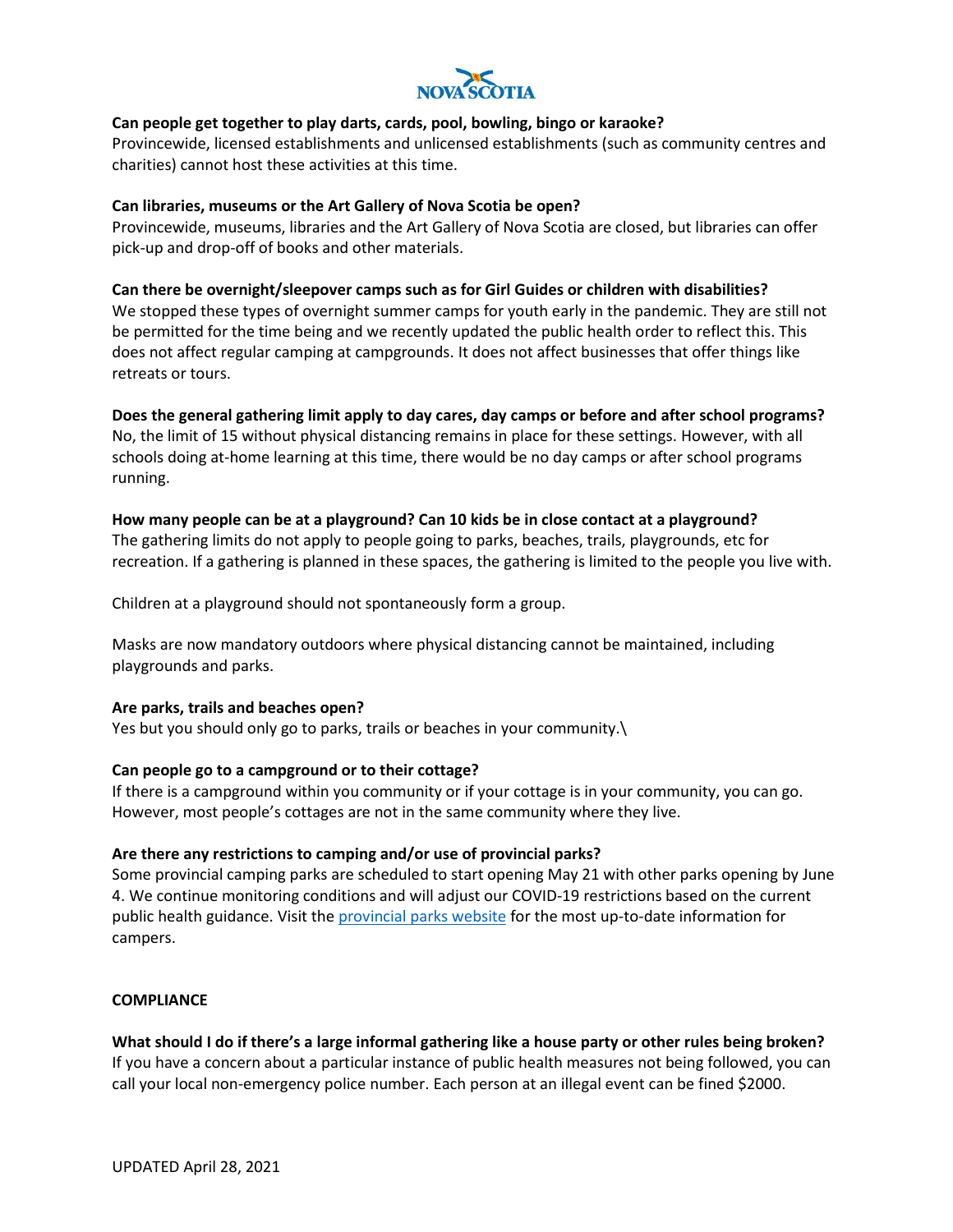

## **What should I do if rules aren't being followed at a business?**

If you have concerns about how a business is operating, you could speak with the manager. If you feel it's necessary, you could contact the Safety Division at the Department of Labour and Advanced Education at 1-800-952-2687 o[r LAESafetybranch@novascotia.ca.](mailto:LAESafetybranch@novascotia.ca)

# **What should I do if I'm concerned about my employment rights in relation to the pandemic?** You can contact the Labour Standards division at the Department of Labour and Advanced Education at 1-888-315-0110 or [LabourStandards@novascotia.ca.](mailto:LabourStandards@novascotia.ca)

## **CONTINUING CARE**

## **Can a long-term care resident go to their family's home for a visit? Can family visit a resident in their facility?**

There can be no visitors in long-term care facilities except for designated care providers. Long-term care residents cannot have visits to the community.

All adult residential centres and regional rehabilitation centres licensed by the Department of Community Services cannot have visitors and residents cannot have community access.

Across the province, each long-term care resident can have 2 designated caregivers and facilities. Residents can only leave their facilities for medical/dental appointments. Across the province, the same is generally true for adult residential centres (ARC) and regional rehabilitation centres (RRC) licensed by the Department of Community Services.

#### **Why can't there be any visitors? Why are designated caregivers allowed and not visitors?**

We understand it's hard for residents when they can't have visits with their families. However, we need to keep COVID-19 out of long-term care facilities. We have seen what can happen if we don't.

Designated caregivers are actually providing necessary care to residents. They are not just visiting. That is why they are allowed to continue spending time with residents.

#### **Can adult day programs operate?**

Community-based adult day programs for seniors cannot operate at this time.

Adult day programs for people with disabilities funded by the Department of Community Services are also closed, except for 3 of these programs that have scheduled vaccine clinics.

# **EVENTS ARE NOT CURRENTLY PERMITTED. The following answers give an indication of what MIGHT be allowed once restrictions are lifted.**

#### **Can there be graduation ceremonies?**

Schools will be able to host in-person graduation ceremonies this year. Students, staff and families will be able to gather in small groups, in schools, to recognize student achievement and success. They will have guidelines to ensure gathering limits and public health protocols will be followed. More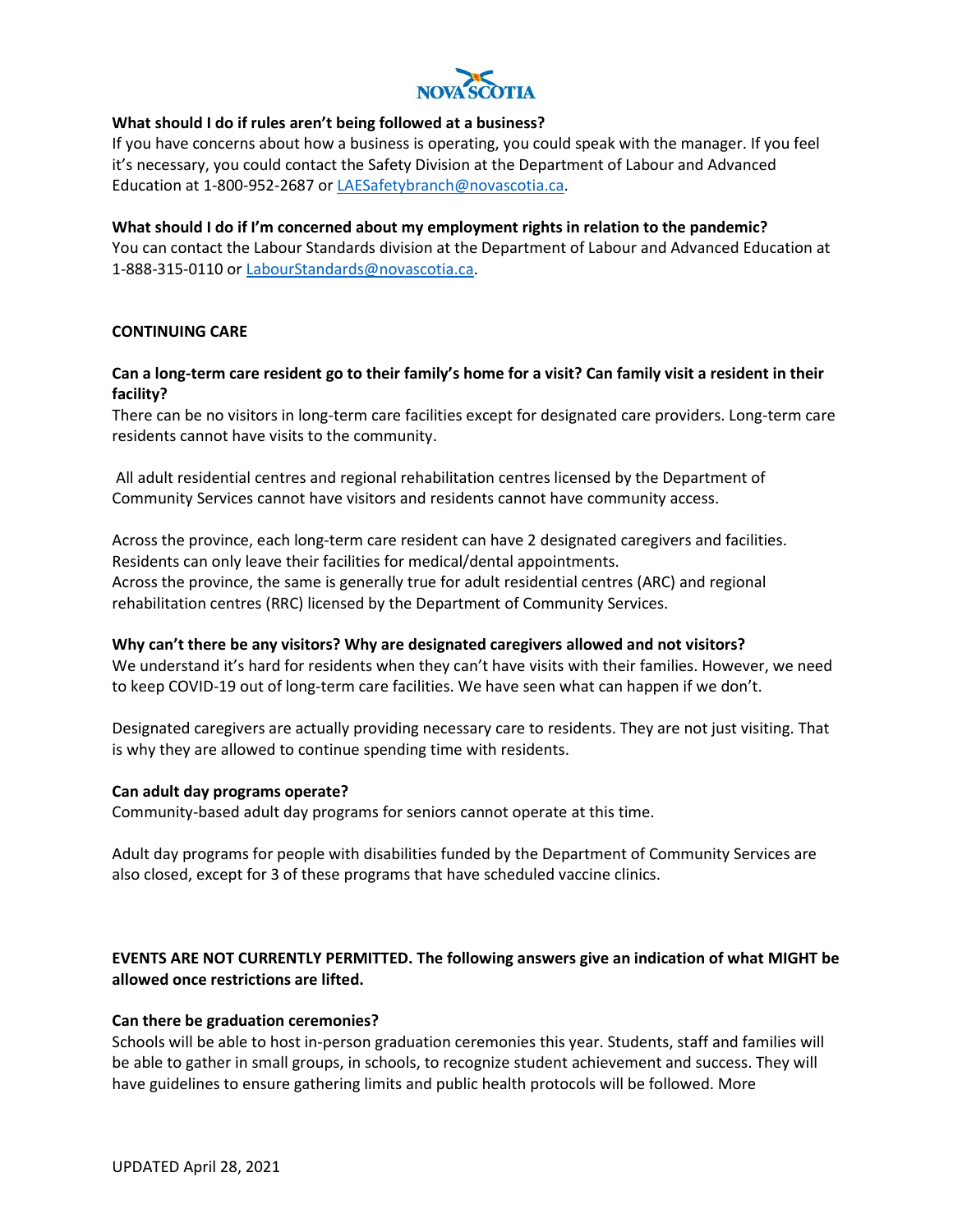

information is being shared with schools. Any questions about these ceremonies should be directed to the school.

#### **Can there be proms and other end of year celebrations?**

Schools will not be hosting any proms or dances. If parents or community members want to do this, they have to ensure they follow all public health guidelines, including gathering limits. They can choose to engage a recognized business or organization to host an event with 50% of an indoor venue's capacity to a maximum of 100 or 150 maximum outdoors. There will be no exceptions for larger gatherings.

If the event is hosted by a recognized business or organization at a place like a church, hotel, rental hall or other facility that hosts events as part of its operations, there ar[e event guidelines](https://novascotia.ca/coronavirus/docs/Events-theatres-and-venues-COVID-19-prevention-guidelines.pdf) and guidelines for [venues and facilities](https://novascotia.ca/coronavirus/docs/Developing-COVID-19-Facility-Plan.pdf) that should be followed.

If the event is at a person's private property (such as at home), the [guidelines for events at private](https://novascotia.ca/coronavirus/docs/private-property-event-guidelines-en.pdf)  [properties](https://novascotia.ca/coronavirus/docs/private-property-event-guidelines-en.pdf) must be followed.

Without a recognized business or organization hosting the event, the informal gathering limit applies. You should follow our [guidance for holidays and celebrations.](https://novascotia.ca/protect-yourself-and-others-from-coronavirus/holidays/)

*Because things can evolve quickly in a pandemic, please check for updates to guidelines and other public health measures in the coming weeks and months leading up to your event and be prepared to adapt as necessary.*

#### **Can people have backyard weddings and other events at home?**

When private, invitation only events that are hosted by a recognized business or organization at a private property (such as a home, cottage, AirB&B), they must follow the guidelines for events at private [properties.](https://novascotia.ca/coronavirus/docs/private-property-event-guidelines-en.pdf)

Without a recognized business or organization hosting the event, the informal gathering limit applies. That includes the officiant. You should follow ou[r guidance for holidays and celebrations.](https://novascotia.ca/protect-yourself-and-others-from-coronavirus/holidays/)

*Because things can evolve quickly in a pandemic, please check for updates to guidelines and other public health measures in the coming weeks and months leading up to your event and be prepared to adapt as necessary.*

## **Can someone call themselves a wedding planner just for one family wedding in order to have the bigger limit?**

They could if they want to take on full responsibility for ensuring that everyone at the event follows all the public health. They would also have to follow business and tax laws.

**If I rent a space for an event like a wedding but I do all the work myself, how many people can attend?** If you are renting a space from a recognized business or organization, then that business/organization takes on responsibility for ensuring that everyone at the event follows all the public health measures.

Given that they are taking on this responsibility, you can have 150 outdoors or 50% of capacity to a maximum of 100 indoors. The business/organization should be aware of its responsibilities and ensure it has a solid contract with the renters.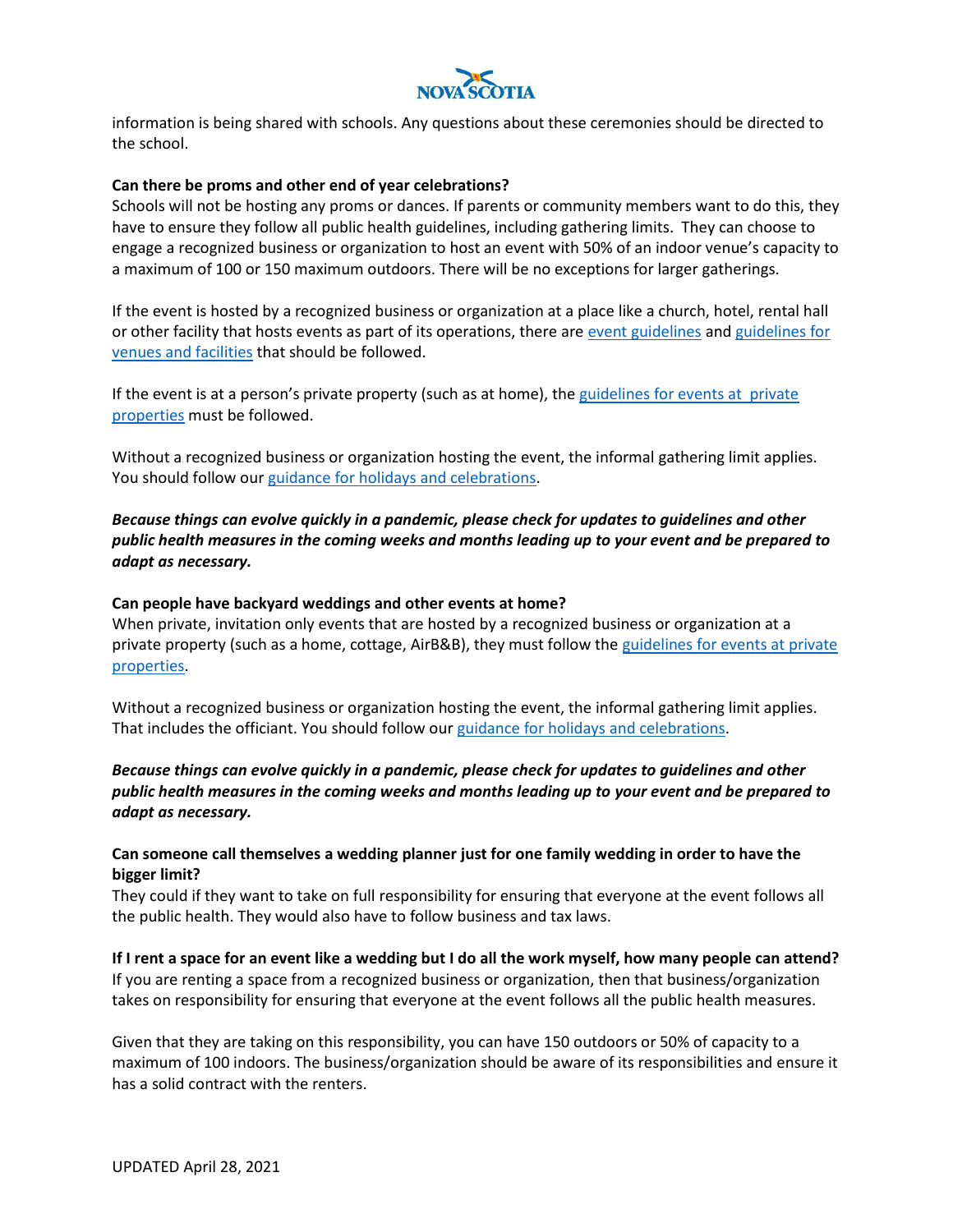

If the owner of the space does not want to take on this responsibility, they should not rent the space. The owner of the space or a wedding planner cannot ask clients to sign a waiver absolving them of this responsibility.

#### **How can a person plan a wedding or other event if the rules keep changing?**

We understand it is challenging to plan an event. However, we are in the middle of a pandemic. This situation demands that we respond quickly to changing epidemiology in order to prevent the spread of COVID-19. That means the public health measures will continue to change to keep people safe and even save lives. If it is possible to postpone your event until after the pandemic, that will give you more certainty to make plans. If you choose to keep planning your event during the pandemic, there will be a risk of the rules disrupting your plans.

## **Does an event venue have to follow the sector plans for restaurants and bars?**

If the venue holds a permanent food establishment permit, it must follow the RANS reopening plan. For licensed events serving alcohol, the protocols for licensed establishments must be followed, as outlined in the public health order. Events must stop any food or alcohol service by 11 p.m. and end by midnight.

## **Does the gathering limit include the workers at an event?**

Generally, no, they are in their workplace which is not subject to the gathering limit unless the event is held at a [private property.](https://novascotia.ca/coronavirus/docs/private-property-event-guidelines-en.pdf) However, if the space is too small for physical distancing, such as a kitchen in a firehall, then there can be no more than 10 workers in the space at a time and they must practice physical distancing as much as possible. Service providers are included in the gathering limits when the event is a private property like a person's home.

# **My business rents a room for weddings and parties and our maximum capacity is 150. Since the indoor limit is 100, can I have 100 guests in that room?**

No, the order allows gatherings of 50% of capacity up to a maximum of 100 people with physical distancing. So 50% of your capacity is 75 people.

# **My business rents a room for weddings and parties and our maximum is 300. Since the limit is 50% of capacity, can I have 150 guests in that room?**

No, the order allows gatherings of 50% of capacity up to a maximum of 100 people with physical distancing. While 50% of your capacity is 150 people, you can only have a maximum of 100.

# **If bars and restaurants host events (like a concert or a wedding reception) do they follow the gathering limit of 50% of capacity to a maximum of 100 people?**

No, when hosting events, bars and restaurants continue to follow the rules and plans for their sectors.

#### **How can major sports events have spectators if the indoor limit is 100?**

Several large facilities in the province have previously approved plans for hosting events with multiple groups that are kept separate. These facilities can resume operating with a limit of 150 people per group outdoors or 50% of capacity to a maximum of 100 indoors. Each group has their own entrance/exit, washroom and concessions. We're currently giving Centre 200 a limit of 150 per group indoors.

#### **What happens if a game goes into overtime?**

A sport event hosted by a business or organization can continue beyond midnight if the natural course of events leads to extended time of play such as overtime, but food and alcohol service must still stop at 11 p.m.